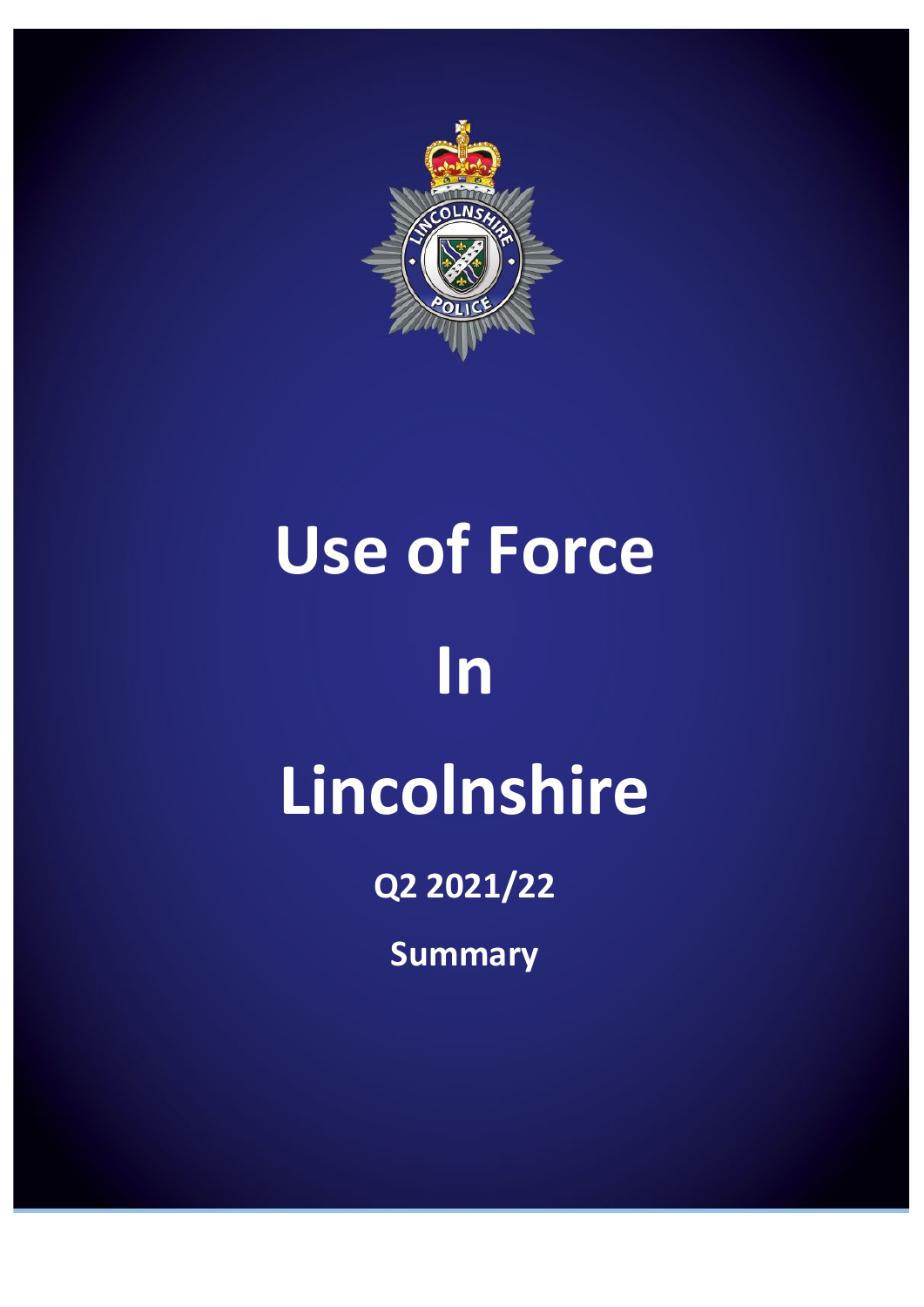# **Use of Force in Lincolnshire Q2 2021/22 – Summary**

Since 1<sup>st</sup> April 2017 the National Police Chiefs' Council have introduced a consistent, uniformed approach for all Police Forces to record the use of force by Officers.

Police are charged with maintaining order and keeping people safe. In fulfilling those duties, they will sometimes need to use force on behalf of the state to protect the public and themselves form harm.

Lincolnshire Police will publish their use of force data on a quarterly basis. This data will provide greater transparency than ever before into how and why force is used; strengthening the vital relationship between the police and the public that is at the heart of our model of policing by consent.

Police officers are confronted with difficult situations every day. They walk towards danger when others walk away, thinking and acting quickly to keep people safe. This data gives insight into what being a police officer involves and the challenges they deal with on society's behalf. It will help to contextualise each use of force by showing how using minimal force prevents more serious options or harm to the public.

Officers are trained to use force proportionately, lawfully and only when absolutely necessary. This data helps us to identify the threats posed to our officers and the action taken to safely resolve situations.

Access to this data will give us a wealth of information that will help us to compare the effectiveness of different techniques enabling more informed, evidence-based decisions about training, tactics and equipment.

Use of Force refers to where an Officer has used force against a person and ranges from applying handcuffs to a person who is compliant, for the purposes of transporting them to the Police Station, to the higher end of where a firearm is aimed or discharged.

## **Summary Statistics**

• During Jul - Sep, **1123** use of force were recorded by Police officers in Lincolnshire (Date use of force took place – not when form was submitted)

| <b>Month</b> | <b>TOTAL</b> | Qtr  | <b>Month</b> | <b>TOTAL</b> | Qtr  | <b>Month</b> | <b>TOTAL</b> | Qtr          |  |
|--------------|--------------|------|--------------|--------------|------|--------------|--------------|--------------|--|
| Apr-19       | 310          |      | Apr-20       | 323          |      | Apr-21       | 444          |              |  |
| May-19       | 369          | 1021 | May-20       | 362          | 1015 | $May-21$     | 498          | 1342         |  |
| Jun-19       | 342          |      | $Jun-20$     | 330          |      | $Jun-21$     | 400          |              |  |
| $Jul-19$     | 380          |      | $Jul-20$     | 517          |      | $Jul-21$     | 382          |              |  |
| Aug-19       | 396          | 1115 | Aug-20       | 472          | 1419 | Aug-21       | 398          | 1123         |  |
| $Sep-19$     | 339          |      | $Sep-20$     | 430          |      | $Sep-21$     | 343          |              |  |
| $Oct-19$     | 368          |      | $Oct-20$     | 429          |      | $Oct-21$     |              | $\mathbf{0}$ |  |
| $Nov-19$     | 331          | 1074 | $Nov-20$     | 426          | 1237 | Nov-21       |              |              |  |
| $Dec-19$     | 375          |      | Dec-20       | 382          |      | $Dec-21$     |              |              |  |
| $Jan-20$     | 329          |      | $Jan-21$     | 387          |      | $Jan-22$     |              |              |  |
| Feb-20       | 278          | 878  | $Feb-21$     | 372          | 1131 | $Feb-22$     |              | $\mathbf 0$  |  |
| Mar-20       | 271          |      | $Mar-21$     | 372          |      | Mar-22       |              |              |  |
| <b>TOTAL</b> | 4088         | 4088 | <b>TOTAL</b> | 4802         | 4802 | <b>TOTAL</b> | 2465         | 2465         |  |

- This equates to **3.1%** of total calls for service recorded during this time
- This equates to **46%** of all arrests via Lincs Custody Suites recorded during this time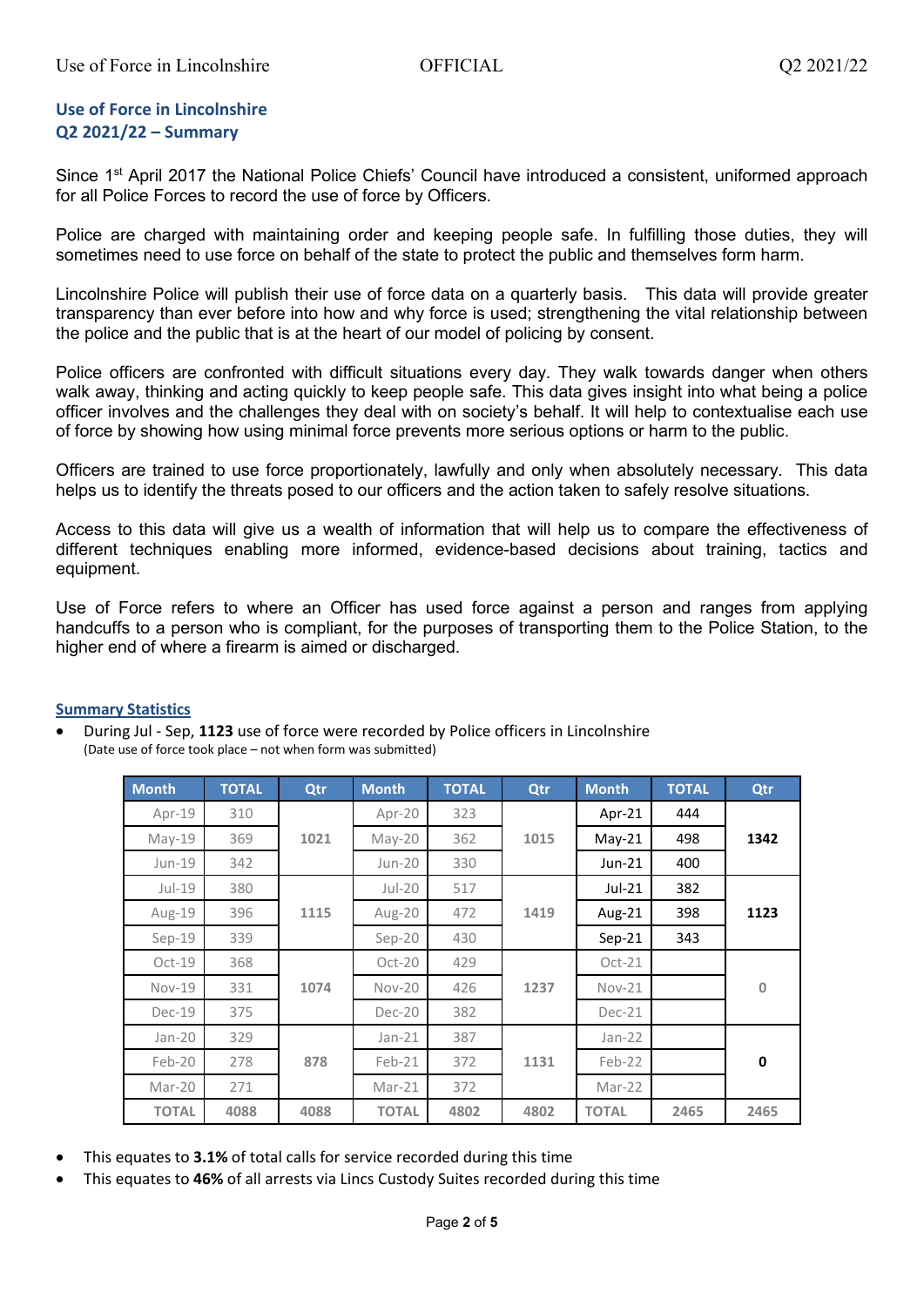# **Where did Use of Force take place?**

• The majority of use of force took place in the **Lincoln & West Lindsey** area – 499 (44%)

|                        | 2019-20 | 2020-21        |     |                |                     | 2020-21 |                | 2021-22        |                |                |  |
|------------------------|---------|----------------|-----|----------------|---------------------|---------|----------------|----------------|----------------|----------------|--|
| <b>District Area</b>   |         | Q <sub>1</sub> | Q2  | Q <sub>3</sub> | <b>Q4</b>           |         | Q <sub>1</sub> | Q <sub>2</sub> | Q <sub>3</sub> | Q <sub>4</sub> |  |
| Lincoln & West Lindsey | 1780    | 417            | 556 | 533            | 559                 | 2065    | 593            | 499            |                |                |  |
| Boston & South Holland | 784     | 253            | 366 | 323            | 261                 | 1203    | 284            | 234            |                |                |  |
| East Lindsey           | 777     | 164            | 297 | 196            | 161                 | 818     | 261            | 224            |                |                |  |
| North & South Kesteven | 714     | 177            | 199 | 177            | 147                 | 700     | 200            | 164            |                |                |  |
| Out of Force           | 33      |                |     |                |                     | 16      | 4              |                |                |                |  |
|                        | 4088    |                |     |                | 1016 1419 1236 1131 | 4802    | 1342           | 1123           |                |                |  |

• The majority of use of force took place on the **Street/Highway** – 534 (48%)

# **Why did Use of Force take place?**

• **Alcohol** was a factor in the majority of use of force cases – 572 (51%)

| (Multiple options)         |         |                |                | 2020-21        |                | 2020-21 |     | 2021-22        |                |                |  |
|----------------------------|---------|----------------|----------------|----------------|----------------|---------|-----|----------------|----------------|----------------|--|
| <b>Impact Factor</b>       | 2019-20 | Q <sub>1</sub> | Q <sub>2</sub> | Q <sub>3</sub> | Q <sub>4</sub> |         | Q1  | Q <sub>2</sub> | Q <sub>3</sub> | Q <sub>4</sub> |  |
| Alcohol                    | 1981    | 461            | 716            | 494            | 442            | 2113    | 597 | 572            |                |                |  |
| <b>Mental Health</b>       | 1196    | 307            | 463            | 361            | 386            | 1517    | 407 | 372            |                |                |  |
| Drugs                      | 1127    | 302            | 379            | 325            | 357            | 1363    | 384 | 267            |                |                |  |
| Size / Gender / Build      | 959     | 267            | 336            | 303            | 271            | 1177    | 347 | 323            |                |                |  |
| <b>Prior Knowledge</b>     | 957     | 247            | 315            | 343            | 253            | 1158    | 352 | 224            |                |                |  |
| Other                      | 642     | 153            | 226            | 218            | 197            | 794     | 214 | 143            |                |                |  |
| Possession of a weapon     | 620     | 128            | 208            | 199            | 177            | 712     | 216 | 140            |                |                |  |
| Crowd                      | 289     | 41             | 101            | 39             | 35             | 216     | 83  | 80             |                |                |  |
| Acute behavioural disorder | 128     | 34             | 36             | 36             | 35             | 141     | 39  | 34             |                |                |  |

# • The main reason for using force was to **Protect Self** – 849 (76%)

| (Multiple options)            |         |                |                | 2020-21 |                | 2020-21 |     | 2021-22        |                |                |  |
|-------------------------------|---------|----------------|----------------|---------|----------------|---------|-----|----------------|----------------|----------------|--|
| <b>Use of Force Reason</b>    | 2019-20 | Q1             | Q <sub>2</sub> | Q3      | Q <sub>4</sub> |         | Q1  | Q <sub>2</sub> | Q <sub>3</sub> | Q <sub>4</sub> |  |
| Effect search*                | 770     | 178            | 263            | 194     | N/A            | 635     | N/A | N/A            |                |                |  |
| Method of entry*              | 27      | $\overline{7}$ | 11             | 10      | N/A            | 28      | N/A | N/A            |                |                |  |
| Protect self                  | 3303    | 816            | 1098           | 949     | 862            | 3725    | 216 | 849            |                |                |  |
| <b>Protect other officers</b> | 2711    | 681            | 930            | 825     | 759            | 3195    | 922 | 787            |                |                |  |
| Protect subject               | 1654    | 404            | 638            | 524     | 528            | 2094    | 572 | 531            |                |                |  |
| <b>Effect arrest</b>          | 2164    | 493            | 654            | 566     | 493            | 2206    | 652 | 557            |                |                |  |
| Prevent escape                | 1383    | 354            | 434            | 473     | 482            | 1743    | 557 | 453            |                |                |  |
| Prevent harm                  | 1329    | 373            | 498            | 413     | 428            | 1712    | 456 | 412            |                |                |  |
| <b>Prevent offence</b>        | 1227    | 322            | 412            | 315     | 335            | 1384    | 424 | 337            |                |                |  |
| Protect public                | 1455    | 309            | 444            | 318     | 310            | 1381    | 421 | 378            |                |                |  |
| Secure evidence               | 434     | 103            | 134            | 148     | 160            | 545     | 145 | 105            |                |                |  |
| Effect search in custody      | N/A     | N/A            | N/A            | 57      | 111            | 168     | 129 | 110            |                |                |  |
| Effect stop and search        | N/A     | N/A            | N/A            | 24      | 87             | 111     | 78  | 41             |                |                |  |
| <b>Remove handcuffs</b>       | 146     | 46             | 71             | 86      | 47             | 250     | 85  | 64             |                |                |  |
| Effect other search           | N/A     | N/A            | N/A            | 16      | 42             | 58      | 60  | 40             |                |                |  |
| Other                         | 114     | 49             | 59             | 44      | 36             | 188     | 38  | 46             |                |                |  |

*Please note where the officers have multiple choice options, the numbers will not add up to the total figures for the reporting quarter. (\*) These have been discontinued by the Home Office*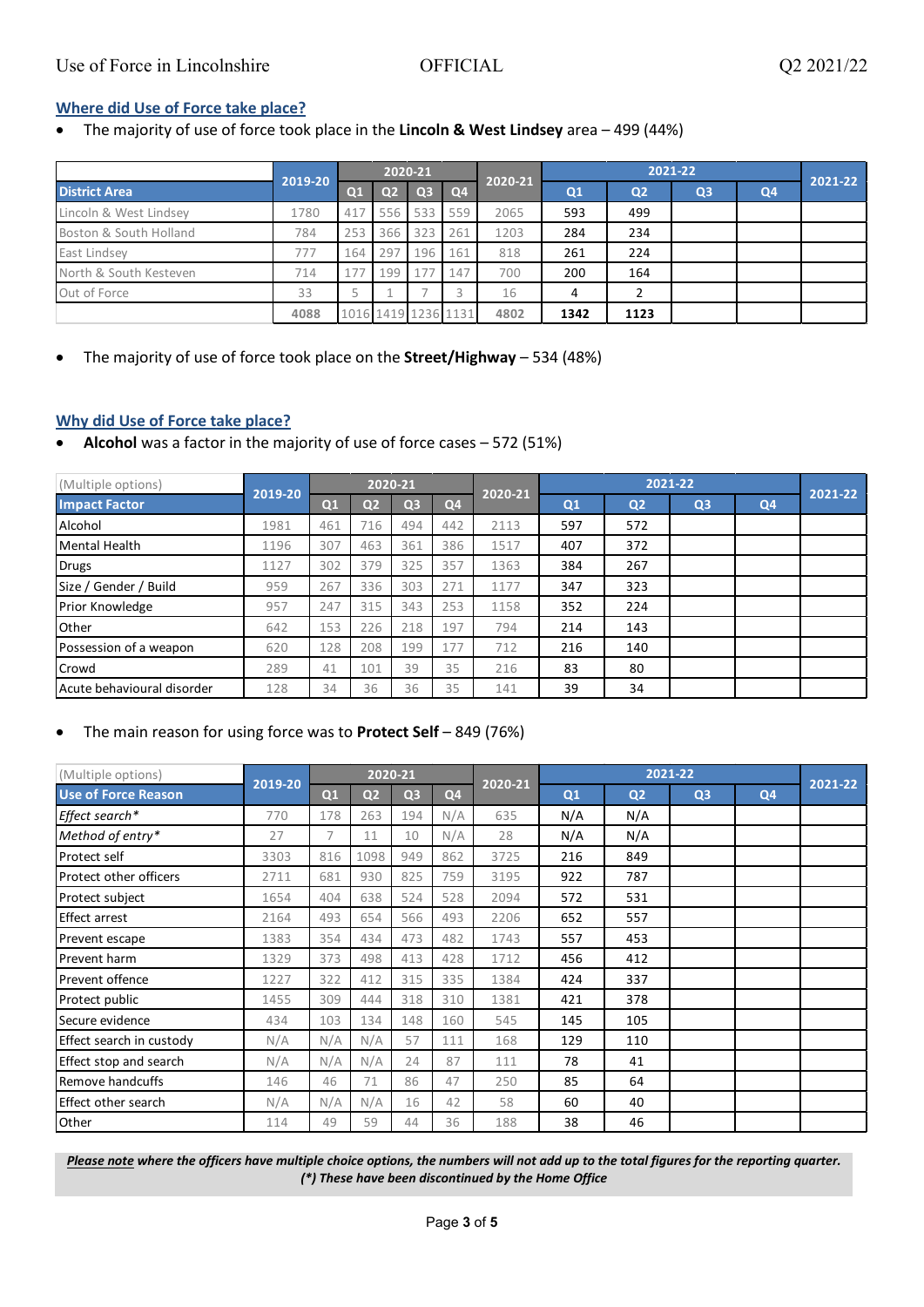# **How did Use of Force take place?**

• The primary behaviour of the subject in the majority of cases was **Active resistance** – 379 (34%)

|                                               | 2019-20 |                 |     | 2020-21        |           | 2020-21 |                | 2021-22        |                |                |  |
|-----------------------------------------------|---------|-----------------|-----|----------------|-----------|---------|----------------|----------------|----------------|----------------|--|
| <b>Primary Conduct / Behaviour of Subject</b> |         | $\overline{O1}$ | Q2  | Q <sub>3</sub> | <b>Q4</b> |         | Q <sub>1</sub> | Q <sub>2</sub> | Q <sub>3</sub> | Q <sub>4</sub> |  |
| Active resistance                             | 1116    | 273             | 464 | 363            | 322       | 1422    | 416            | 379            |                |                |  |
| Aggressive resistance                         | 1039    | 251             | 360 | 303            | 264       | 1178    | 290            | 294            |                |                |  |
| Compliant                                     | 843     | 206             | 224 | 272            | 252       | 954     | 260            | 161            |                |                |  |
| Passive resistance                            | 403     | 118             | 166 | 158            | 144       | 586     | 165            | 145            |                |                |  |
| Verbal resistance / gestures                  | 464     | 111             | 140 | 94             | 97        | 442     | 133            | 80             |                |                |  |
| Serious or aggravated resistance              | 223     | 57              | 65  | 46             | 52        | 220     | 78             | 64             |                |                |  |
|                                               | 4088    | 1016            | 419 | 1236           | 1131      | 4802    | 1342           | 1123           |                |                |  |

- **Unarmed skills** was the tactic used first, second and third in the majority of cases 687 (61%), followed by **Ground Restraint** (fourth tactic)
- 69 use of force cases in Q2 involved the **use of a Taser,** 45 of these involved the subject being **red-dotted** and 5 involved the Taser being **fired**
- Firearms were used in 1 case but **no firearms were fired**

## **Officer Injuries**

- 69 officers were **assaulted** by the subject
- 49 officers were **spat at** by the subject
- 39 officers were **violently threatened with a weapon** of which 9 were **assaulted with a weapon**
- **55** officers were **injured** during the Use of Force, **28** of which were as a direct result of the subject intentionally assaulting the officer
- 1 officer received a **severe injury** and 54 officers received **minor injuries** of which only 31 **received medical attention**

## **Subject Details**

- The majority of subjects on which force was used were **male** 909 (81%), with females accounting for 212 (19%)
- The majority of subjects were aged between **18-34 years** of age 712 (63%)

|                       | 2019-20 |                |                | 2020-21             |                | 2020-21        |      | 2021-22        |                |                |  |
|-----------------------|---------|----------------|----------------|---------------------|----------------|----------------|------|----------------|----------------|----------------|--|
| <b>Age of Subject</b> |         | Q <sub>1</sub> | Q <sub>2</sub> | Q <sub>3</sub>      | Q <sub>4</sub> |                | Q1   | Q <sub>2</sub> | Q <sub>3</sub> | Q <sub>4</sub> |  |
| 0-10 years            |         |                | 4              | 3                   |                | 10             |      | 4              |                |                |  |
| $11-17$ years         | 330     | 88             | 124            | 116                 | 82             | 410            | 136  | 85             |                |                |  |
| 18-34 years           | 2351    | 561            | 800            | 662                 | 629            | 2652           | 729  | 712            |                |                |  |
| 35-49 years           | 1080    | 266            | 386            | 361                 | 344            | 1357           | 353  | 268            |                |                |  |
| 50-64 years           | 279     | 86             | 90             | 81                  | 65             | 322            | 104  | 50             |                |                |  |
| 65 years or over      | 34      | 13             | 15             | 13                  | 9              | 50             | 19   | 4              |                |                |  |
| (blank)               | 9       |                |                | $\theta$            |                | $\overline{A}$ | 0    | 0              |                |                |  |
|                       | 4088    |                |                | 1016 1419 1236 1131 |                | 4802           | 1342 | 1123           |                |                |  |